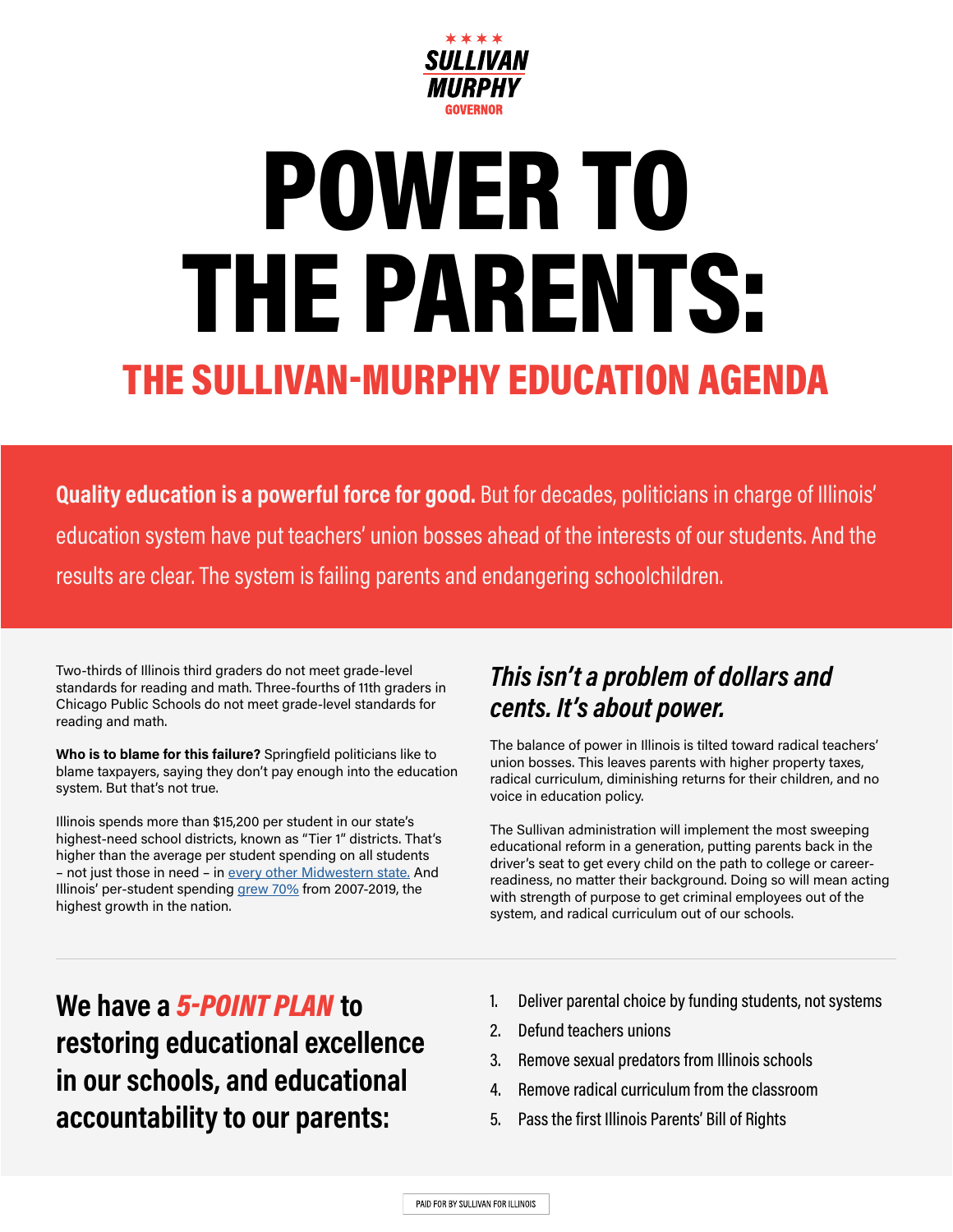#### **1. UNIVERSAL SCHOOL CHOICE.**

Education funding should follow the child. Every parent in Illinois should receive a "Backpack Scholarship" to send their child to the school that best suits their needs: whether public, private, religious or charter.

#### **2. EXPAND THE INVEST IN KIDS OPPORTUNITY SCHOLARSHIP PROGRAM.**

Rather than allowing the program to sunset in 2023, we will expand and improve the program to meet the needs of all families seeking access to a quality education for their children.

### **OUR PLAN WILL:**

- Streamline the donation process for investors
- Move from a 75% tax credit to a dollar-for-dollar tax credit
- Allow earmarks for corporate donors
- Advocate for allowing donors to deduct the contribution on federal taxes

#### **3. INCENTIVIZE WORKFORCE TRAINING.**

One of Illinois' strengths is its diversity. Our manufacturing, information technology, agriculture, and countless others require trained, highly skilled employees. Today, we do not have enough labor to fill the jobs available.

#### **OUR PLAN WILL:**

- Expand pathways to post-secondary educational success and open them up to Illinois students. We will end the days of a one-size-fits-all, top-down education system that is failing a significant portion of our students.
- Incentivize industry-driven, proprietary education directly related to available jobs (tying communities that need jobs to available jobs / the jobs of tomorrow). Every child who graduates high school in Illinois should have mastery over at least one skill that will lead to high-wage employment.

### **2. DEFUND TEACHERS UNIONS**

Self-interested teachers union bosses in Illinois prolonged the shutdown of our schools, funded

extremist politicians that have made our streets unsafe, protected sexual predators, and have

harmed the noble reputation of the teaching profession.

# **THE SULLIVAN ADMINISTRATION WILL:**

#### **• BAN POLITICAL GIVING FROM TEACHERS UNIONS:**

Illinois teachers' union bosses give millions of dollars to corrupt Illinois Democrats who sit on the other side of the bargaining table. This is a blatant conflict of interest that has cost Illinois taxpayers billions of dollars.

**• END CTU'S REIGN OF TERROR BY INVESTIGATING AND SANCTIONING CTU HATE SPEECH, INCITEMENT OF VIOLENCE, AND PROTECTION OF SEXUAL PREDATORS:** 

Under the radical leadership of the Caucus of Rank and File Educators (CORE), the CTU has [openly promoted political](https://www.thecentersquare.com/illinois/ctu-sparks-controversy-with-tweet-about-guillotine-outside-amazon-ceos-home/article_d7c8ba36-e957-11ea-9bc7-e3e466d3ef28.html)  [violence,](https://www.thecentersquare.com/illinois/ctu-sparks-controversy-with-tweet-about-guillotine-outside-amazon-ceos-home/article_d7c8ba36-e957-11ea-9bc7-e3e466d3ef28.html) [protected sexual predators,](http://www.substancenews.net/articles.php?page=7783§ion=Article) [called to defund the](https://www.ctulocal1.org/chicago-union-teacher/2020/09/defund-police-and-banks-support-schools-and-a-more-just-social-order/)  [police,](https://www.ctulocal1.org/chicago-union-teacher/2020/09/defund-police-and-banks-support-schools-and-a-more-just-social-order/) and praised [murderous, socialist dictatorships abroad](https://www.chicagotribune.com/news/breaking/ct-chicago-teachers-union-venezuela-trip-20190819-tbpa3lhjifduxgupdxfs3mosr4-story.html). Our administration will investigate and sanction the group accordingly, which may include reduced funding for salaries / benefits, and revocation of lobbying privileges.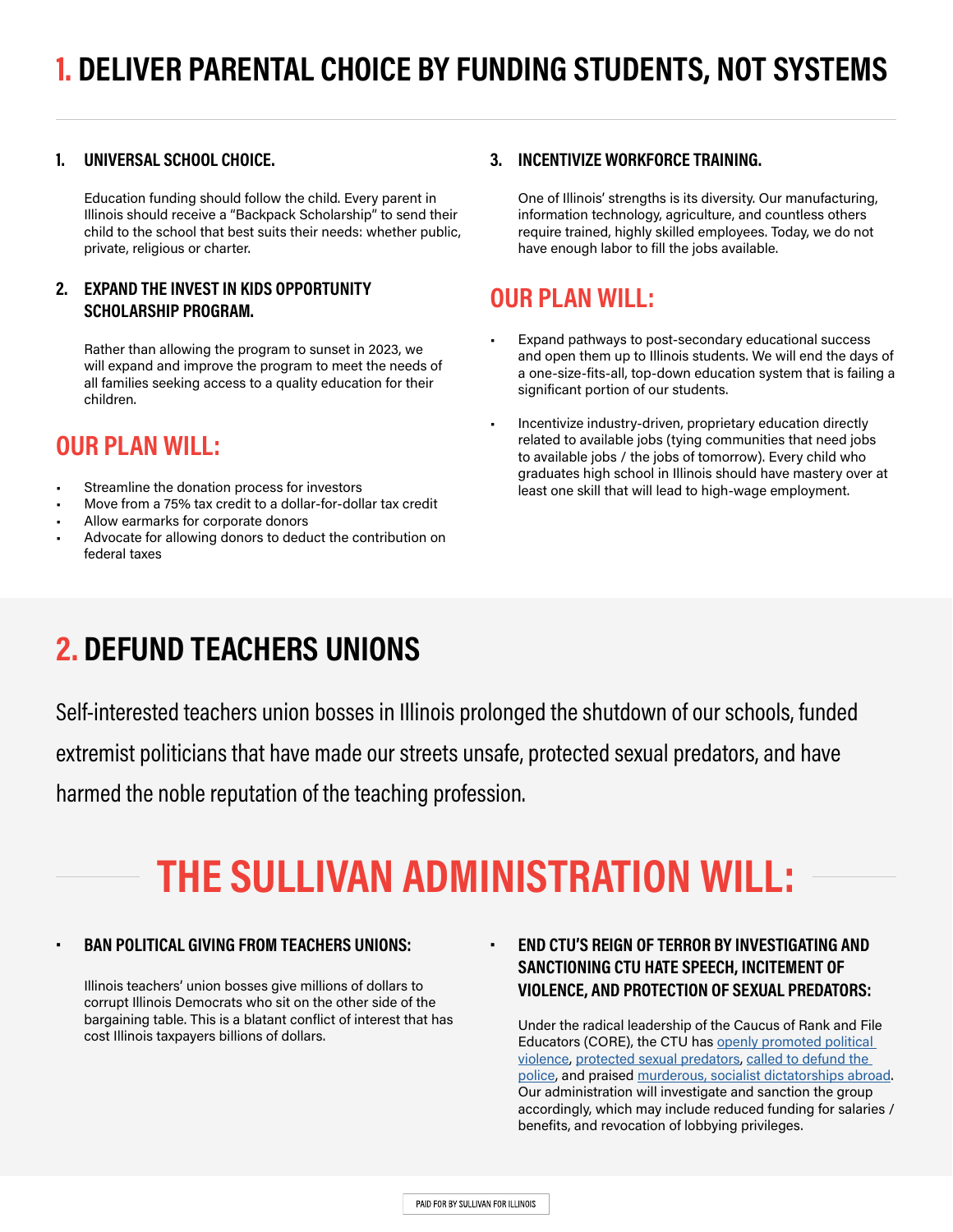# **3. PROTECT ILLINOIS SCHOOLCHILDREN FROM SEXUAL PREDATORS**

Gov. J.B. Pritzker has refused to provide basic, commonsense protections against sexual abuse in schools, while pushing radical gender curriculum throughout the state.

# **THE SULLIVAN ADMINISTRATION WILL:**

#### **• PUNISH PREDATORS IN SCHOOLS:**

Make it a crime for school employees to have sexual contact with a student, regardless of the student's age. Teachers unions, Illinois Democrats and Gov. J.B. Pritzker fought [against passing a law to do this,](https://www.chicagotribune.com/opinion/editorials/ct-edit-betrayed-pritzker-law-20190531-story.html) despite rampant sexual abuse in Chicago Public Schools uncovered by Chicago Tribune reporters.

#### **• REQUIRE PARENT NOTIFICATION OF TEACHER MISCONDUCT:**

Even if an educator was disciplined by the state for misconduct, Illinois law prohibits ISBE from releasing records related to their misconduct, unless the educator fought against license sanctions. We will require parental notification of all findings of misconduct.

#### **• CLOSE THE OBSCENITY LOOPHOLE FOR ILLINOIS PUBLIC SCHOOLS:**

We will amend Illinois' obscenity statute (720 Ill. Comp Stat. Ann, Sections 11-21(c)3) to remove the special protection given to employees of schools, museums and public libraries regarding the distribution of "harmful material" to minors. These employees should be held to the same standards as every other adult in a child's life. Harmful material is defined as the quality of any description or representation, in whatever form, of nudity, sexual conduct, sexual excitement, or sado-masochistic abuse, when, taken as a whole it (i) predominantly appeals to the prurient interest in sex of minors (ii) is patently offensive to prevailing standards in the adult community in the State as a whole with respect to what is suitable for minors.

### **4. END POLITICAL INDOCTRINATION IN ILLINOIS SCHOOLS**

It doesn't matter where you stand on the issues of sexual education and pronoun usage in school,

you should know who is teaching your kids, and what they're learning.

# **THE SULLIVAN ADMINISTRATION WILL:**

#### **• REFORM ISBE TO FOCUS ON CORE EDUCATION, MERIT AND COMPETENCY, NOT POLITICAL INDOCTRINATION:**

- Increase transparency by passing [House Bill 5239,](https://www.ilga.gov/legislation/billstatus.asp?DocNum=5239&GAID=16&GA=102&DocTypeID=HB&LegID=139747&SessionID=110) requiring school districts to accept parent or guardian requests to review curriculum and learning material throughout the school year.
- Forbid instruction on sexual orientation and gender identity in kindergarten through third grade
- Appoint members of the State Board of Education who value local control, to ensure curriculum decisions are made at the local level wherever possible, rather than mandated by the state.

#### **• REMOVE RACIST CURRICULUM FROM ILLINOIS SCHOOLS:**

The Sullivan administration will affirm that no teacher, school official, or student should ever be compelled to teach or affirm any idea that violates the Civil Rights Act of 1964.